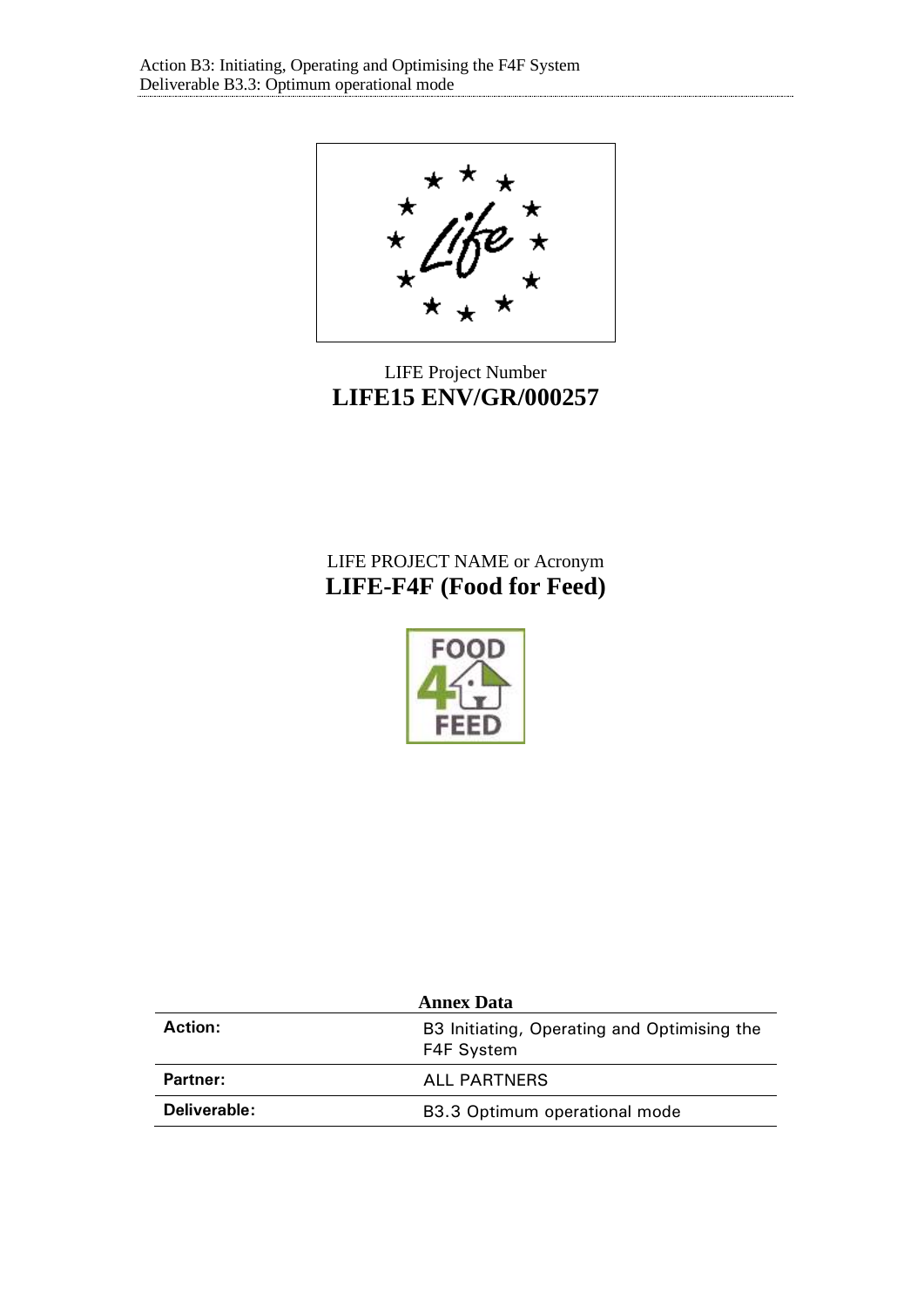# Table of contents

# **Contents**

| 1. PROBLEMS ENCOUNTERED DURING THE INITIAL OPERATIONAL PERIOD AND SUGGESTIONS FOR      |  |
|----------------------------------------------------------------------------------------|--|
| 2. PROPOSALS FOR THE OPTIMIZATION IN THE CONSTRUCTION AND OPERATION OF THE PILOT UNIT  |  |
| 3. OPTIMIZATIONS IN THE PILOT UNIT AFTER THE INITIAL OPERATIONAL PERIOD AND BEFORE THE |  |
|                                                                                        |  |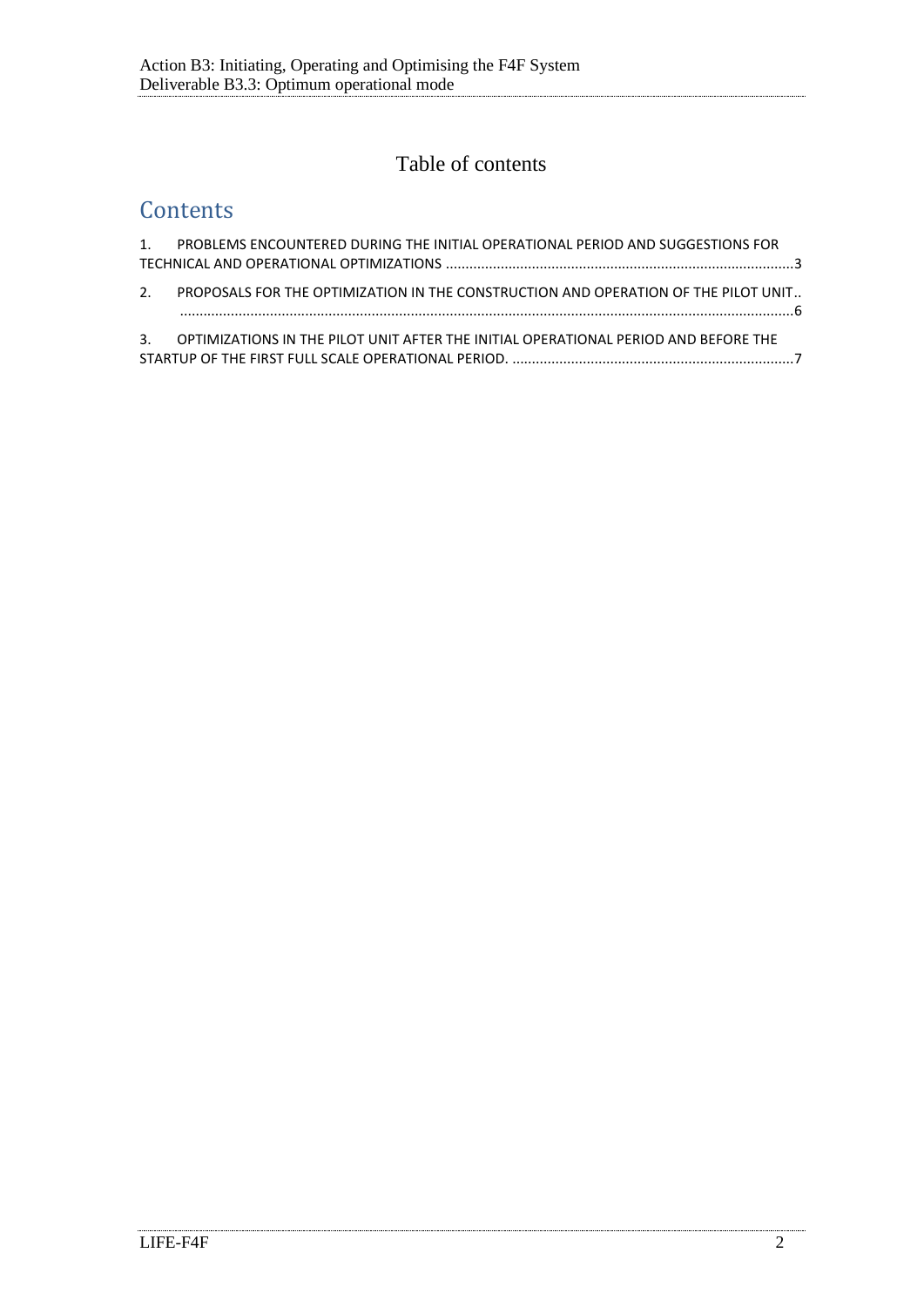## <span id="page-2-0"></span>**1. Problems encountered during the initial operational period and Suggestions for technical and operational optimizations**

During this initial operational period, from the operation of the F4F Pilot all the individual problems that have been arisen were recorded by partners, for both the pretreatment and the solar drying unit. In each case partners tried their bests in order to find out the optimum solutions and suggested technical and operational additions/alterations for the optimum operation of the pilot unit. All partners tried their best so as all the proposed alterations to be concluded until the start up of the  $1<sup>st</sup>$  full scale operational period, which was on May, 2019.

The most significant problems identified by partners during this operational period are being presented in the following paragraphs:

The input food wastes purity. Beyond food wastes, during hand sorting personnel have located materials such as glass, paper, cardboard, toothpicks, plastic wrapping film, etc. All these materials create important problems not only in the final product which cannot be used, but also in the mechanical equipment of the unit. In the picture below materials that are forbidden for the production process of the projects' pilot unit are being presented.

The training of hotels' kitchen personnel on how to correctly sort at the source their wastes and the proper management of their food wastes (a great deal of attention to what they reject into the project's bins) is a key factor in the optimal operation of the plant and in the production a product with high quality characteristics.



Picture 1. Materials that should not get into the production process of the project.

**Operation of the pretreatment unit mechanical equipment:** as it was foreseen, into the pretreatment unit there was a hand sorting conveyor belt, a shredder and a pump. However, problems during feeding the pump after shreddering were encountered. These problems were not only due to materials that have passed from the conveyor belt to the shredder (such as small glass items or toothpicks, which couldn't be seen by hand sorting personnel etc) but also due to some food wastes (such as orange, potato and watermelon peels) which couldn't be shredded is items smaller than 1cm. This had as a result blockages and damage to the mechanical parts of the pump to arise. During attempting to solve these problems of the pump, it was found that the shredder couldn't sufficiently graft some categories of some food wastes (orange peel, watermelon, potato, carrot, leafy vegetables etc.). This had as a result difficulties during feeding of the pump, as these large particles pass through the pump, causing blockages. To deal with this problem partners (in cooperation with a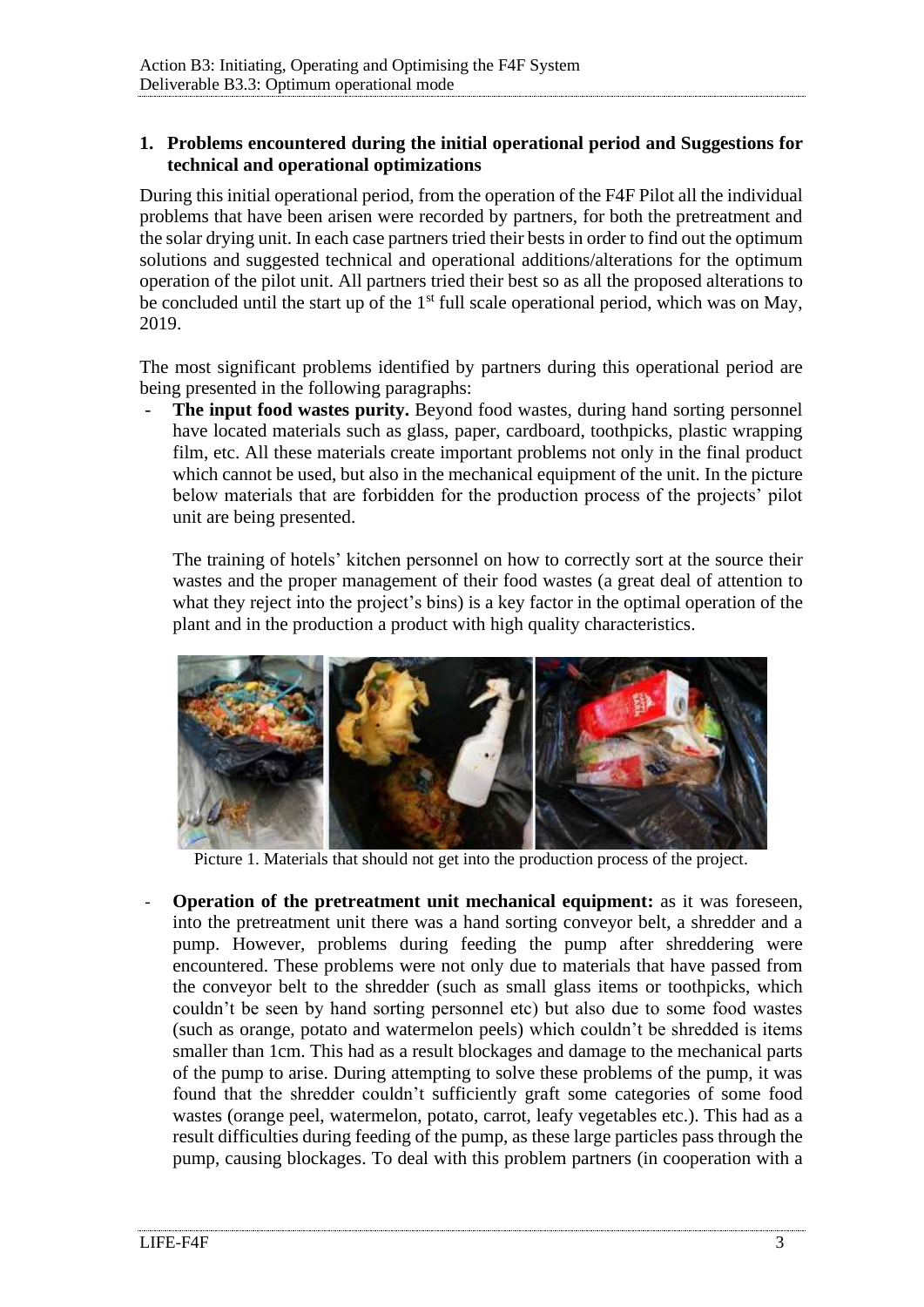mechanical engineer of the pump supplier), it was suggested to add a screw after the shredder in order to better promote the material and feed the pump more efficiently.



Picture 2. Problems during some kinds of food wastes shreddering



Picture 3. Screw placed after the shredder and before the pump

To avoid any blockages of the pump, it is suggested by partners the hand sorted food wastes after grinding to be pulped in order the final product before drying to be as a pulp so as to significantly reduce the granulometry (3-7mm) of the materials. This product texture is much better manageable in the drying unit, homogenous, with better drying rate. Moreover, the use of a screw (which has already added in the main equipment of the pretreatment unit) helps to easily feed the pump with this pulp. The use of the shredder in combination with the pulp and the screw will achieve better uniformity in the final product. It is therefore proposed to additionally add a pulverizer, which will be placed after the shredder. Using the pulverizer, the final material to be dried will have a 3-7mm particle size.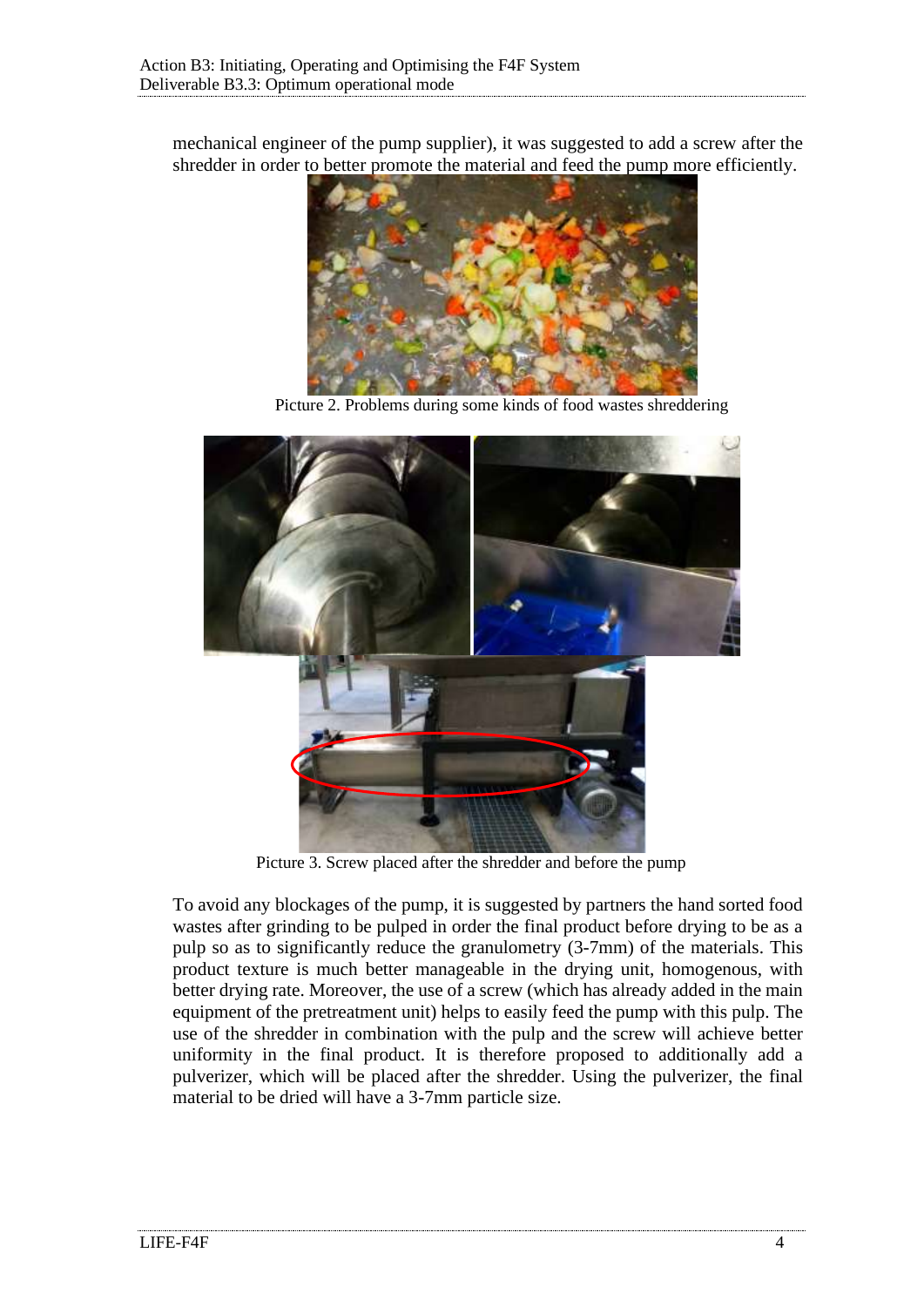

Picture 4. Suggested pulverizer

- **Under floor heating system in the drying halls:** During the reference period and as the temperature of water in the floor heating system which was written down by sensors, it turned out that this temperature was about  $45$ -maximum  $50^{\circ}$ C. As it has been arisen from trials that partners carried out the previous period (drying rates before the pilot unit construction in TEIC) this temperature for better results (so as not to cause alterations of the product's quality during drying due to microorganisms growth) has to be more than  $50^{\circ}$ C and about  $55^{\circ}$ C or  $60^{\circ}$ C if this is possible. The temperature inside the greenhouse is also among  $45-50^{\circ}\text{C}$  in a shinny day. So, in order to be able to increase the product's temperature partners have to reinforced the underfloor heating system so as to contribute to faster and better drying rate of the material under conditions that will not alter its physicochemical characteristics. For this reason, it was considered necessary a heating pump and 5 more solar collectors to be installed (which were not initially foreseen), in order to enhance the underfloor heating system for better efficiency and acceleration of the materials drying rate.



Picture 5. Temperature indication for both solar drying halls



Picture 6. Heating pump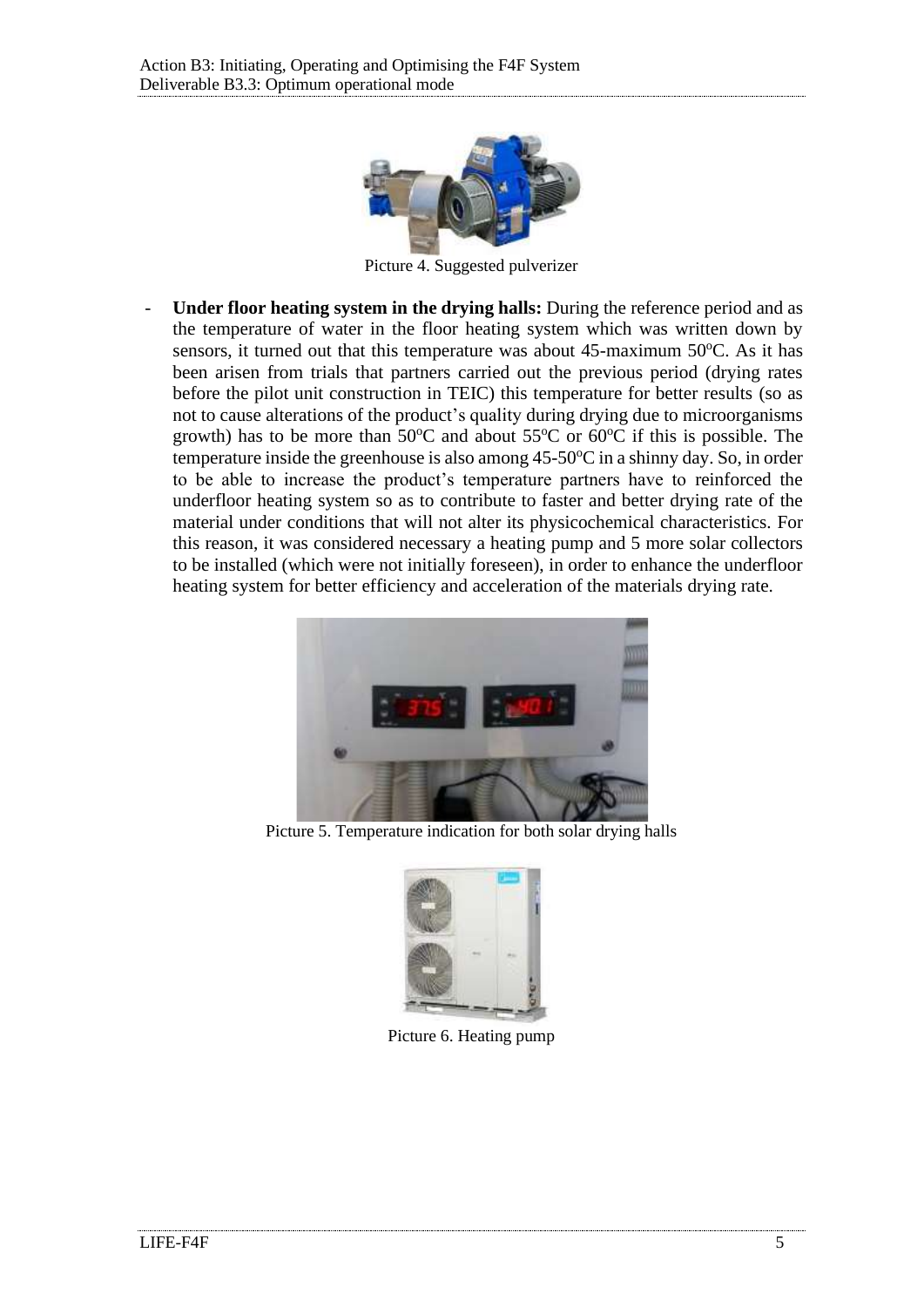# <span id="page-5-0"></span>**2. Proposals for the optimization in the construction and operation of the pilot unit**

After the completion of the first operational period of the F4F project, in brief, the following were proposed by partners to optimize the operation of the pilot unit:

## **Suggestions for the pilot F4F unit:**

- Additional equipment in the pretreatment unit for better grinding. A screw which partners have already added and a pulverizer, following the shredder, which has been routed by partners for the next operational period of the project.
- Additional equipment in the floor heating system (heating pump and more panels). This action has already been routed by partners and the pilot unit the next full scale operational period will be supported by this extra equipment.
- Additional insects' protection (air curtain) in every door or window in the unit. Partners have already routed this action for the next full scale operational period.
- Mechanisms for automatic door closing. Partners have already routed this action for the next full scale operational period.
- Additional thermal drying after the solar drying of the end product, in higher temperatures for pasteurization is being proposed by partners and they will investigate this option. More specifically, they will investigate the moisture reduction rate into the solar drying halls up to 30% and then they will try to use a thermal dryer so as to reduce the product's moisture up to 10-12& at 90° C in order to achieve final product pasteurization and a faster moisture rate reduction
- Use of organic acids for the products' disinfection. Partners will also try to investigate the use of organic acids the next two operational periods of the project.

## **Suggestions for a full scale F4F unit:**

- Refrigerators in all cooperative with the project hotels' kitchens for storing the food wastes
- Different material for covering the drying halls (not inox). Partners already investigate the use of epoxic floor for better heat transmission and better material management
- Optimization of the solar drying turners
- Smaller solar drying halls in the solar drying unit (or separation in apartments)
- Lower height greenhouse

All these proposed alterations are also being presented in the mid term report, in paragraph 6.3. Evaluation of Project Implementation.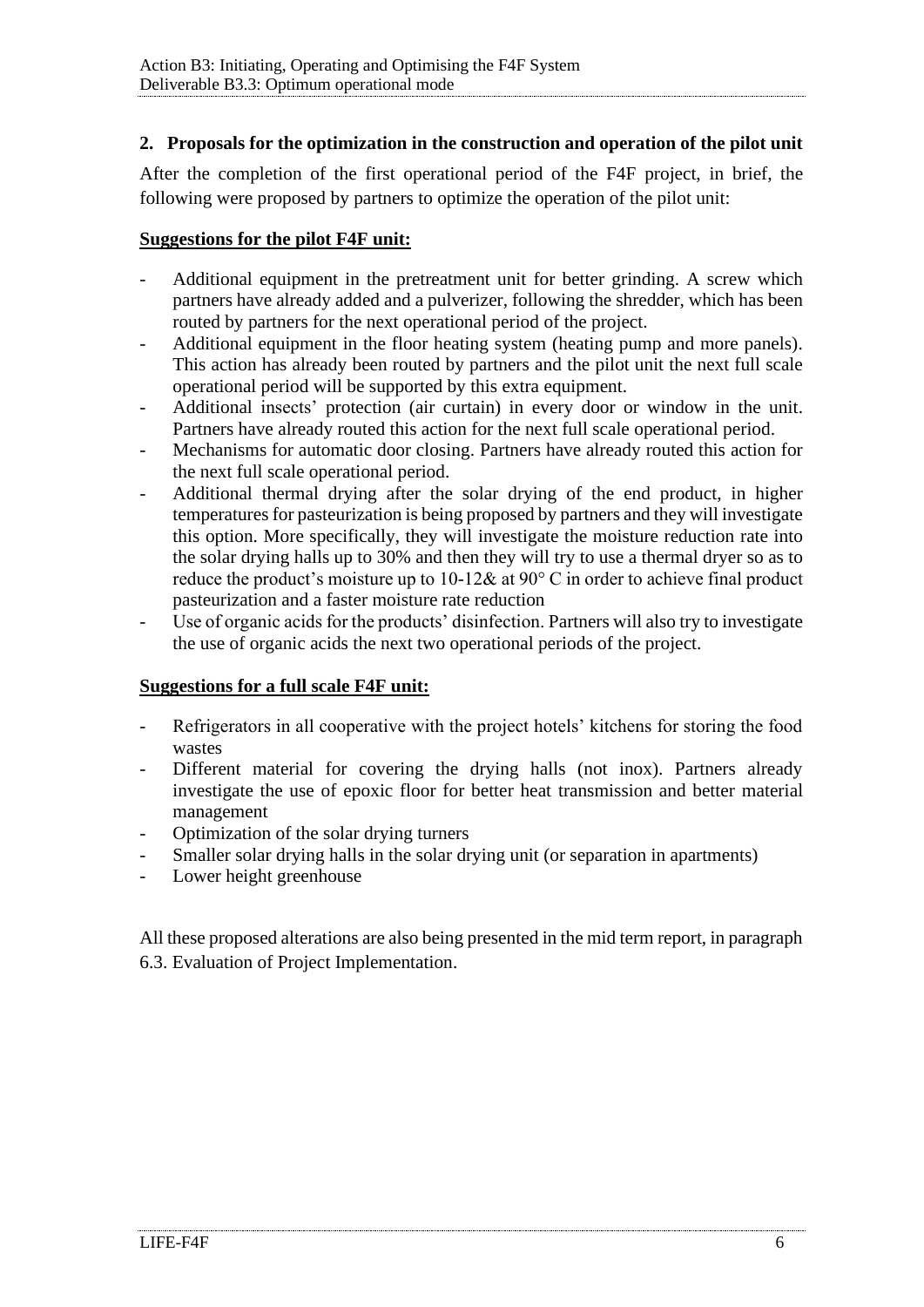## <span id="page-6-0"></span>**3. Optimizations in the pilot unit after the initial operational period and before the startup of the first full scale operational period.**

Preparatory actions by partners for the startup of the new full-scale operational period of the pilot unit were made. Partners during this period moved on with actions for the optimization in the construction and operation of the pilot unit. More specifically, on April 24th, ESDAK assigned a procurement concerning the optimization of the equipment of the pretreatment unit. This assignment included the following:

1. Additional equipment in the pretreatment unit for better grinding. A pulverizer has been added, following the existing shredder.



Picture 7. The pulverizer connected after the shredder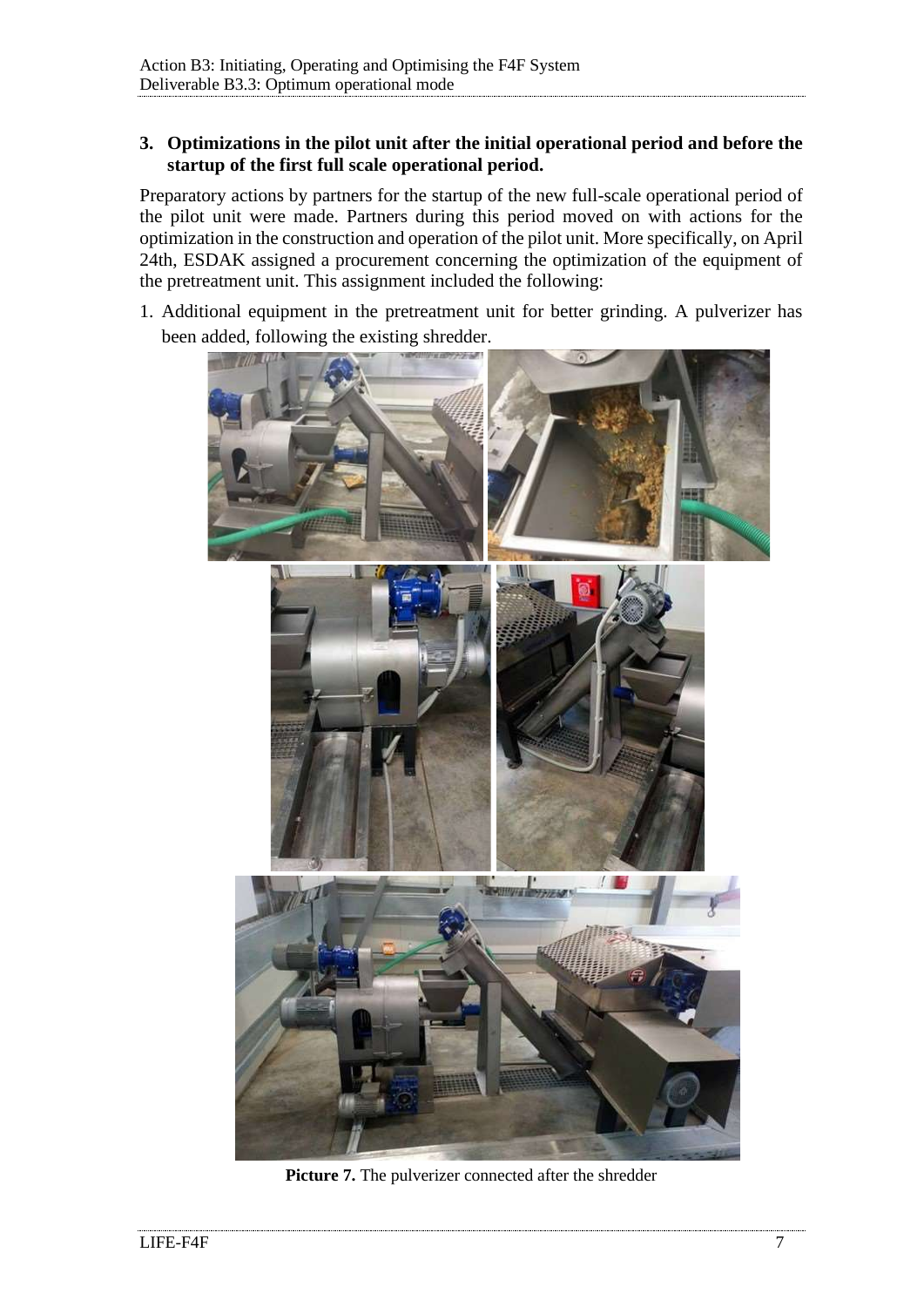2. Additional equipment in the floor heating system has been added. More specifically, a heating pump and 4 more solar panels were added.



Picture 8. The heating pump and 4 more new solar panels

3. Additional insects' protection, air curtains were added in the doors of the pretreatment unit.



Picture 9. Two air curtains have been added in the doors of the pretreatment unit

4. Moreover, in the entrance of the solar drying unit a closet covered with protection insect net has also been added.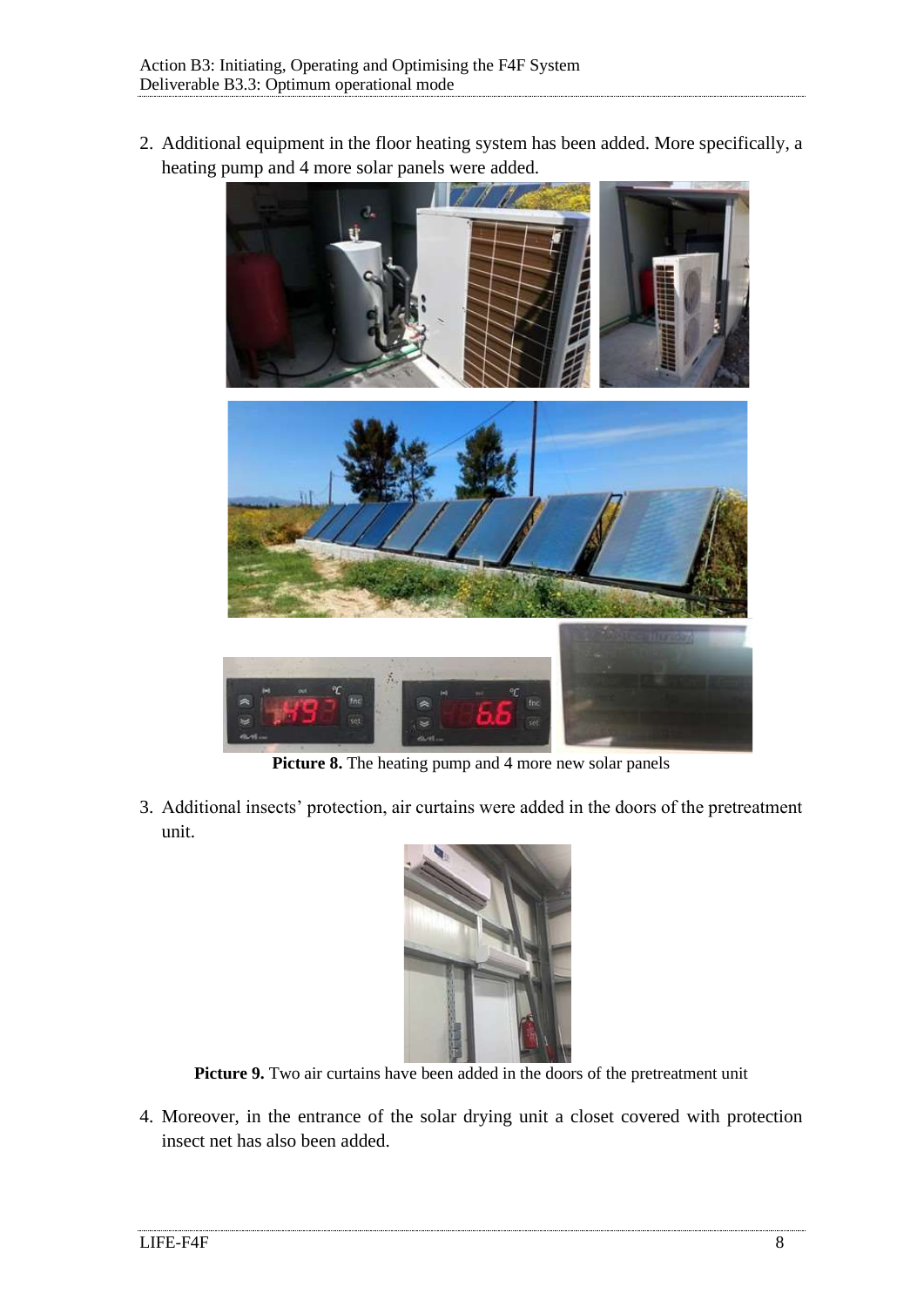

Picture 10. Entrance in the solar drying unit with insect protection

5. Mechanisms for automatic door closing has been added



Picture 11. Automatic mechanisms in the doors

6. Hydraulic lifting system for bins.



Picture 12. Hydraulic lifting system

7. A pressure washer machine with hot water for cleaning the equipment and the interior of the pre-treatment unit.



Picture 13. Pressure washer machine